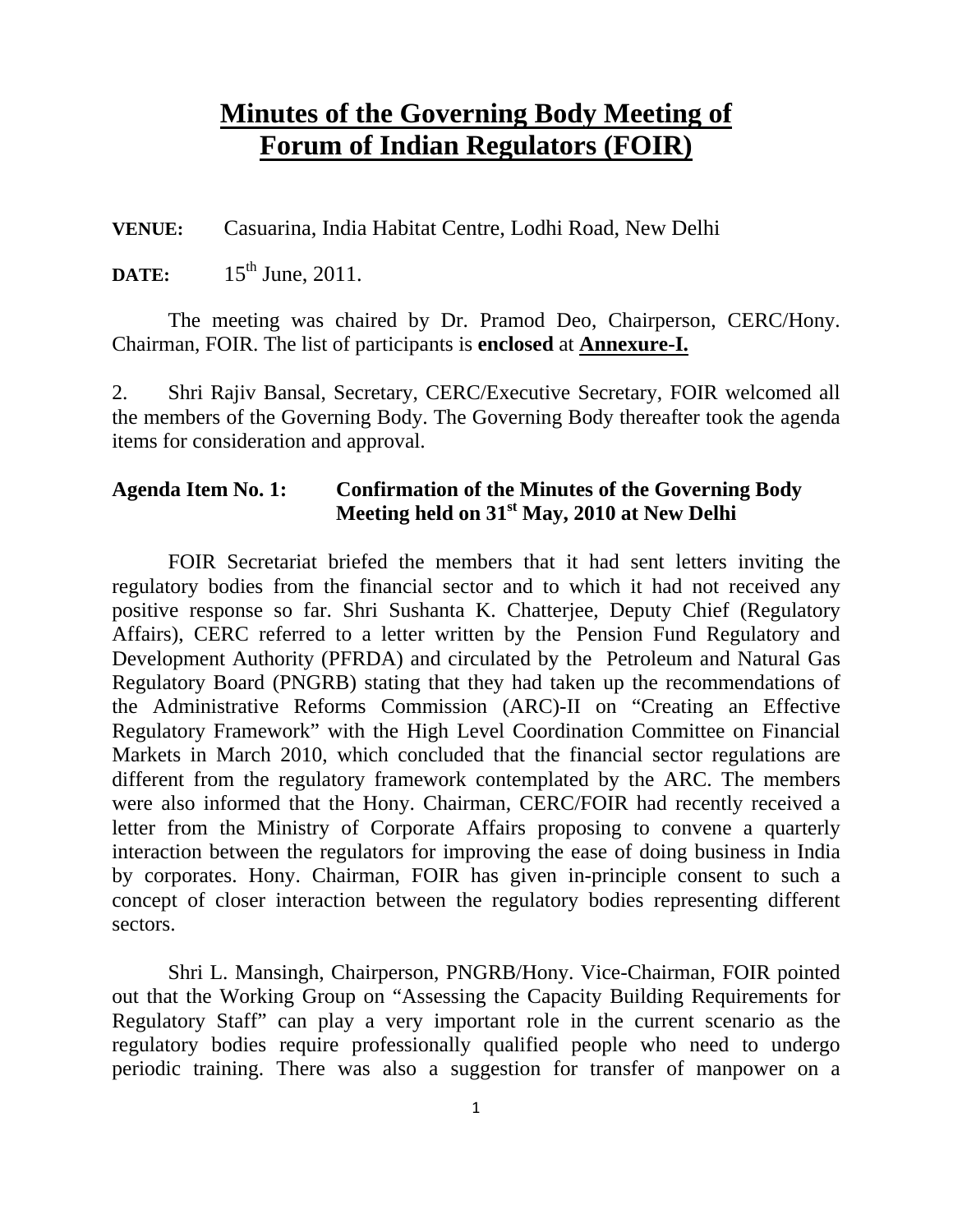deputation basis among regulatory bodies as a possible alternative to attract and retain skilled resources. The members were informed that the Working Group on "Assessing the Capacity Building Requirements for Regulatory Staff" was constituted in July, 2010 under the Chairmanship of Shri Dhanendra Kumar, Chairperson, Competition Commission of India (CCI). Chairperson, CCI has since retired.

After a brief discussion it was decided that:

- The Working Group may be reconstituted with Smt. Rani A. Jadhav, Chairperson, Tariff Authority for Major Ports (TAMP) as the Chair.
- It was also decided that reputed institutions like IIMs (say IIM-A or B) should be approached to provide knowledge partnership services to the Working Group and hired as an outsourced consultant.

Shri Rajiv Bansal informed all the Governing Body members that the Working Group on "Assessing need for investment in infrastructure and suggest major areas of improvements to promote investment" has been operationalized and has held its First Meeting.

> • After a brief discussion on the Action Taken Report, the Minutes of the Governing Body Meeting on  $31<sup>st</sup>$  May, 2010 held at New Delhi were endorsed by the members.

## **Agenda Item No. 2: Confirmation of the Minutes of the last Governing Body Meeting held on 28th January, 2011 at Mysore, Karnataka**

Minutes of the above cited meeting were placed before the members for consideration and approval. The members were informed that the Minutes were mainly pertaining to the Working Group on "Recommending measures to expedite implementation of the recommendations of the Administrative Reforms Commission-II"**.** Shri L. Mansingh called attention to the fact that ARC-II recommendations are available in public domain but nothing much has been done on the same by the Government. He indicated that Forums such as FOIR should play a greater role in taking these recommendations forward. Further, he suggested that National Association of Regulatory Utility Commissioners (NARUC) model should be adopted by all the regulators in order to ensure greater transparency and self-regulation.

> • The Governing Body confirmed the Minutes of the last Governing Body Meeting as circulated.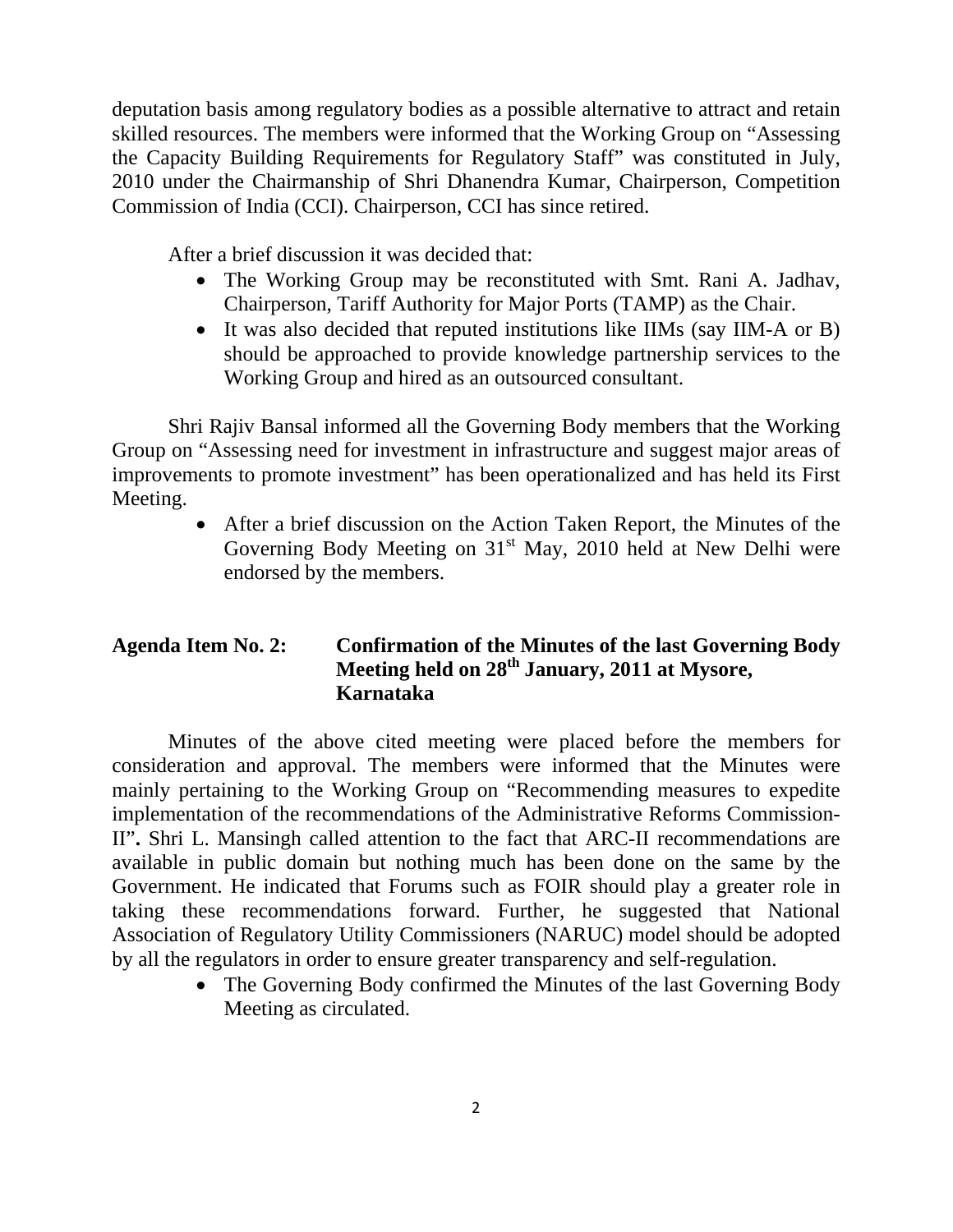### **Agenda Item No. 3: Reconstitution of the Governing Body of FOIR for the year 2011-12**

It was explained that the reconstituted Governing Body has been proposed on the basis of seniority amongst the electricity regulators as per the Rules and Regulations of FOIR subject to the condition that he/she has at least one year's service left.

Shri L. Mansingh proposed that in order to make FOIR a more representative forum, the post of Hony. Chairman should be filled on a rotation basis. Shri Chatterjee explained the members that as per the amended Rules and Regulations of FOIR, Hony. Chairman, Hony. Vice-Chairmen and Hony. Members shall hold office till he/she continues to hold his/her position in his/her respective Regulatory Commission/organization. He further informed that the senior-most Hony. Vice Chairman (irrespective of the sector he/she represents) having tenure of at least one year may become the Hony. Chairman of FOIR.

The proposed re-constitution of the Governing Body was approved.

#### **Agenda Item No. 4: Discussion on Proposed Budget for the year 2011-12**

A copy of the budget for the year 2011-12 (as circulated in the agenda papers) was placed for consideration and approval. Different components under both income and expenditure heads were explained.

• The budget for FY 2011-12 was approved by the Governing Body.

 Shri S. Jayaraman, Member, CERC/Hony. Secretary, FOIR suggested that FOIR should conduct more seminars/workshops in order to fully utilize its Research and Training Fund.

 FOIR Secretariat briefed the members about the ongoing studies and workshops as a result of which the funds would be optimally utilized in due course of time.

#### **Agenda Item No.5: Discussion on Balance Sheet for the year 2010-11**

• The Governing Body considered the Balance Sheet and audited accounts for the year 2010-11 and approved the same.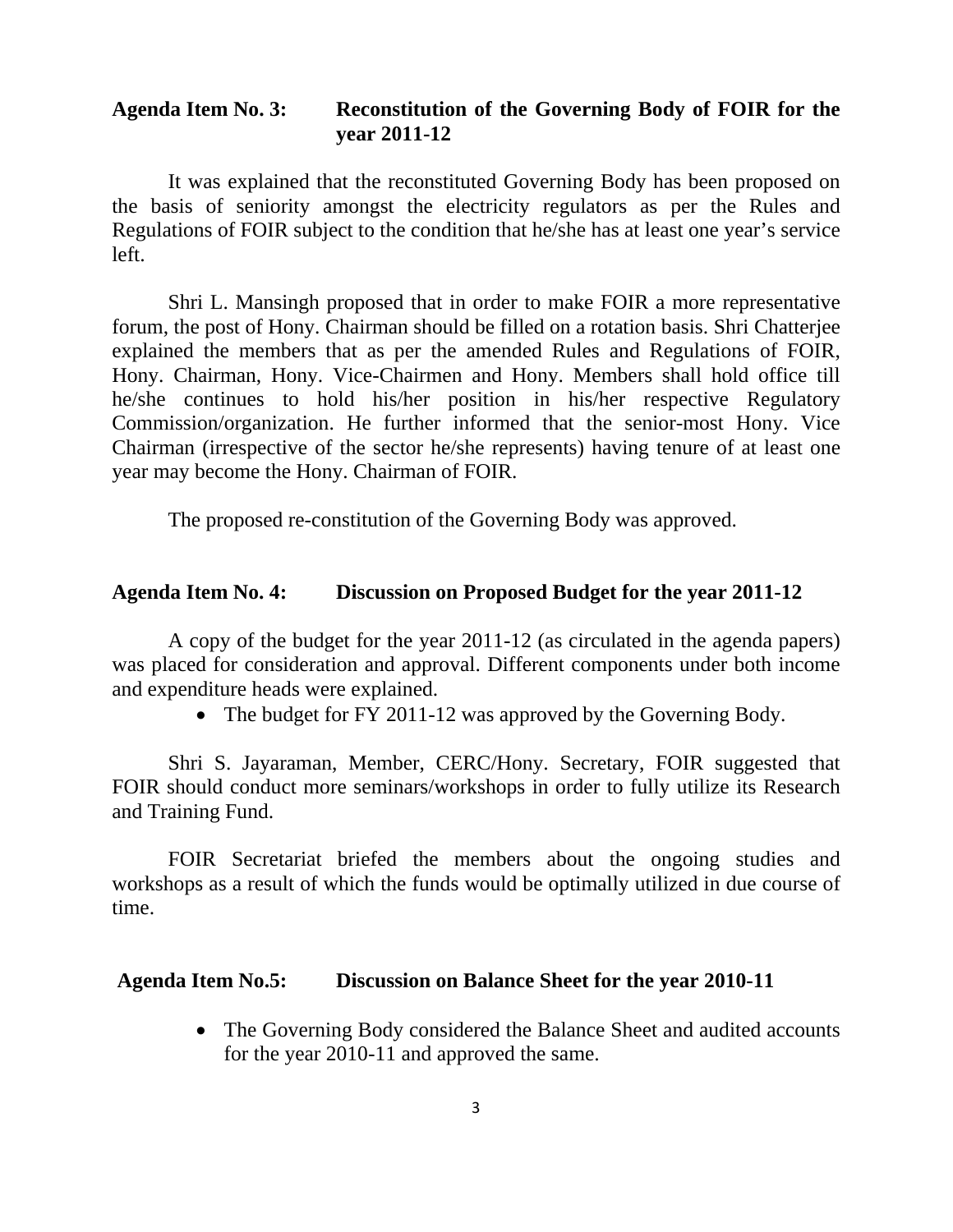### **Agenda Item No. 6: Discussion on appointment of auditors and their remuneration for the year 2011-12**

• It was decided that the procedure adopted in CERC/FOR/SAFIR Secretariat for engaging a Chartered Accountant firm be followed to engage Auditor for auditing the accounts of "FOIR" and the remuneration be finalized with the approval of Hony. Chairman, FOIR.

## **Agenda Item No. 7: Discussion on agenda items for the 12th Annual General Body Meeting**

• The agenda items for the  $12<sup>th</sup>$  Annual General Body Meeting scheduled for the same day were discussed and generally approved.

### **Any other issues:**

- The Governing Body decided that the Meetings of the Governing Body should be held more often.
- It was also suggested that FOIR should be made a more representative interaction platform wherein discussions and deliberations on topical issues across sectors can be made.

The Meeting ended with a vote of thanks to the Chair.

**\*\*\*\*\***